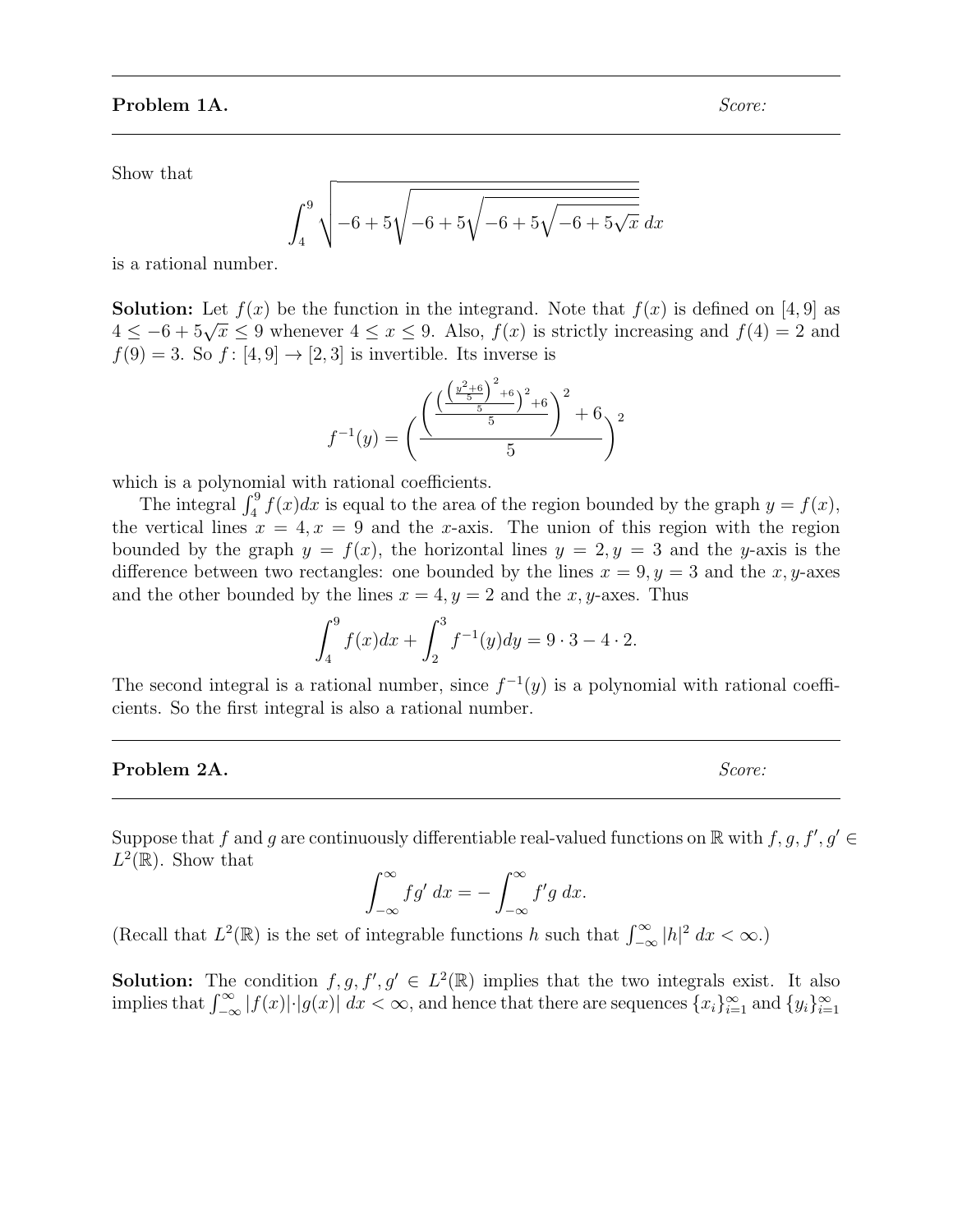such that  $\lim_{i\to\infty} x_i = -\infty$ ,  $\lim_{i\to\infty} y_i = \infty$  and  $\lim_{i\to\infty} f(x_i)g(x_i) = \lim_{i\to\infty} f(y_i)g(y_i) = 0$ . Then

$$
\int_{-\infty}^{\infty} (fg' + f'g) \, dx = \lim_{i \to \infty} \int_{x_i}^{y_i} (fg' + f'g) \, dx = \lim_{i \to \infty} (f(y_i)g(y_i) - f(x_i)g(x_i)) = 0.
$$

**Problem 3A.** Score:

Suppose g and  $f_n$  are nonnegative integrable functions such that  $\int f_n dx \to 0$  as  $n \to \infty$ and  $f_n^2 \leq g$  for all n. Prove or find a counterexample to the statement that  $\int f_n^4 dx \to 0$  as  $n \to \infty$ .

**Solution:** For a counterexample we can take the domain of the functions to be  $(0, 1)$ , take  $f_n$  to be the step function

$$
f_n(x) = \begin{cases} n^{1/4} & 0 < x \le 1/n \\ 0 & 1/n < x < 1, \end{cases}
$$

and take  $g(x) = x^{-1/2}$ . The condition  $f_n^2 \le g$  is satisfied, g is integrable with  $\int g dx = 2$ ,  $f_n$ is integrable with  $\int f_n dx = n^{-3/4} \to 0$ , and  $\int f_n^4 dx = 1$  for all n.

## Problem 4A. Score:

Prove that a monic polynomial  $p(z)$  with real coefficients is real-rooted if and only if  $\Im(p'(z)/p(z)) < 0$  whenever  $\Im(z) > 0$ . ( $\Im(z)$  denotes the imaginary part of z.)

**Solution:** ( $\Rightarrow$ ) Let  $p(z) = \prod_{i=1}^{n} (z - \lambda_i)$  and observe that

$$
\frac{p'(z)}{p(z)} = \sum_{i=1}^{n} \frac{1}{z - \lambda_i} = \sum_{i=1}^{n} \frac{\overline{z} - \overline{\lambda_i}}{|z - \lambda_i|^2}.
$$

Since the  $\lambda_i$  are real all the numerators are in the lower half plane for z in the upper half plane, so any linear combination of them with nonnegative coefficients is also in the lower half plane.

 $(\Leftarrow)$  If p is not real-rooted then it must have a zero in the upper half plane, since the zeros occur in conjugate pairs. Let  $\lambda$  be such a zero, occuring with multiplicity m, and observe that

$$
\frac{p'}{p}(\lambda - \epsilon i) = \frac{m}{-\epsilon i} + \frac{q'}{q}(\lambda - \epsilon i),
$$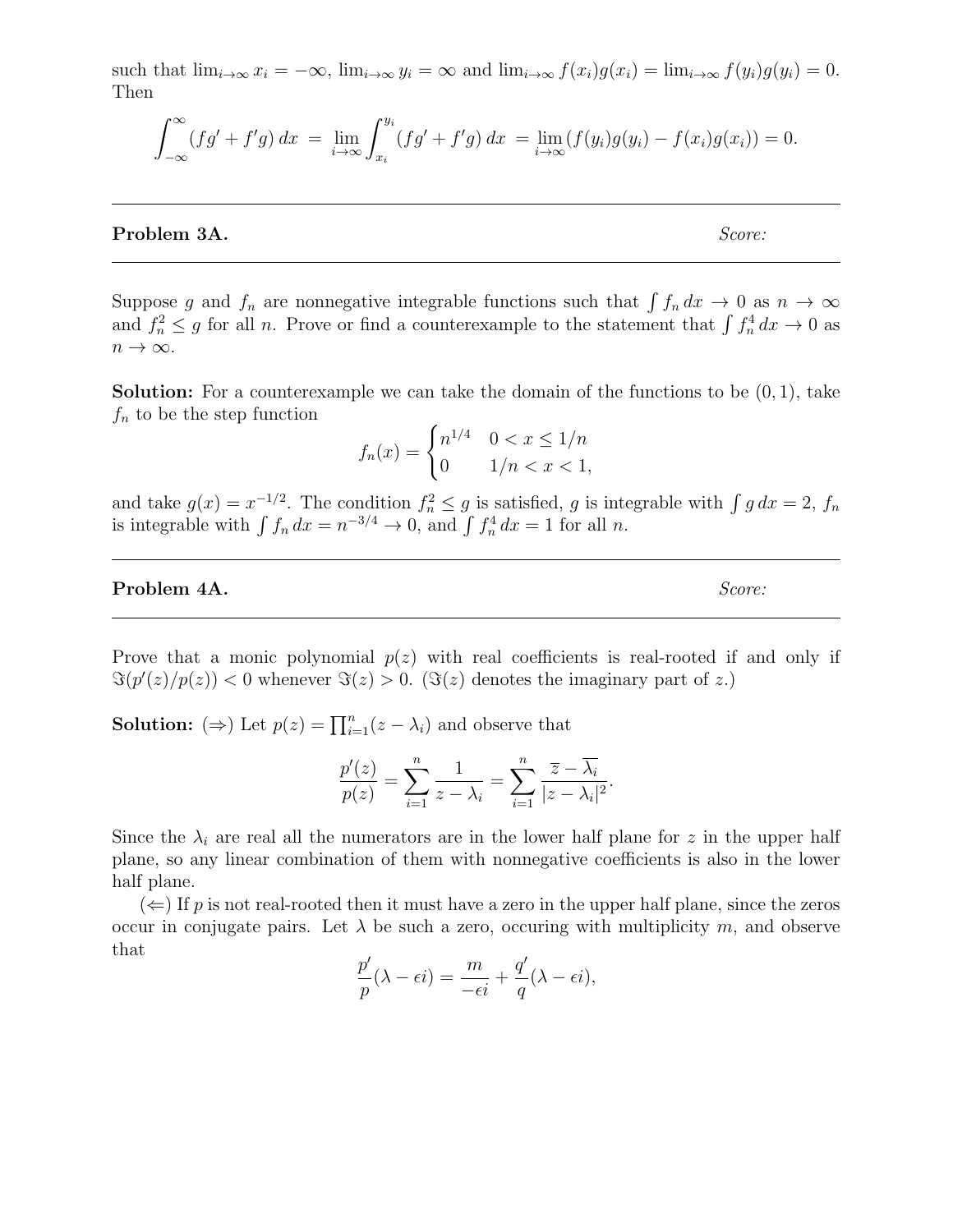where  $q(z) = p(z)/(z - \lambda)^m$ . Since  $q(\lambda) \neq 0$  we find that  $q'(z)/q(z)$  is bounded in a neighborhood of  $\lambda$ , so

$$
\lim_{\epsilon \to 0} \frac{m}{-\epsilon i} + \frac{q'}{q}(\lambda - \epsilon i) = i\infty,
$$

in particular yielding a z for which  $\Im(z) > 0$  and  $\Im(p'(z)/p(z)) > 0$ .

### **Problem 5A.** Score:

Compute

$$
\int_0^{2\pi} \frac{d\theta}{(3 + e^{-i\theta})^2}.
$$

**Solution:** Put  $z = e^{i\theta}$ . Then

$$
\int_0^{2\pi} \frac{d\theta}{(3 + e^{-i\theta})^2} = \int_{|z|=1} \frac{1}{(3 + z^{-1})^2} \frac{dz}{iz} = 2\pi \operatorname{Res}_{z=-\frac{1}{3}} \frac{z}{(3z+1)^2} = \frac{2\pi}{9}.
$$

## **Problem 6A.** Score:

Prove or disprove: there exists an  $\epsilon > 0$  and a real matrix A such that

$$
A^{100} = \begin{bmatrix} -1 & 0 \\ 0 & -1 - \epsilon \end{bmatrix}.
$$

**Solution:** The eigenvalues  $a, b \in \mathbb{C}$  of such a matrix A must satisfy

 $a^{100} = -1$   $b^{100} = (-1 - \epsilon).$ 

Note that  $a$  cannot be real since 100 is even. Moreover, since  $A$  is real its characteristic polynomial is real so we must have  $a = \overline{b}$ . But this is impossible since  $|a|^{100} = 1$  and  $|b|^{100} = (1 + \epsilon)^{100} \neq 1$ . So no such matrix can exist.

Problem 7A. Score:

Suppose A is a symmetric matrix with rational entries and  $A = U D U^T$ , where U is orthogonal. Must D have rational entries? Prove or find a counterexample.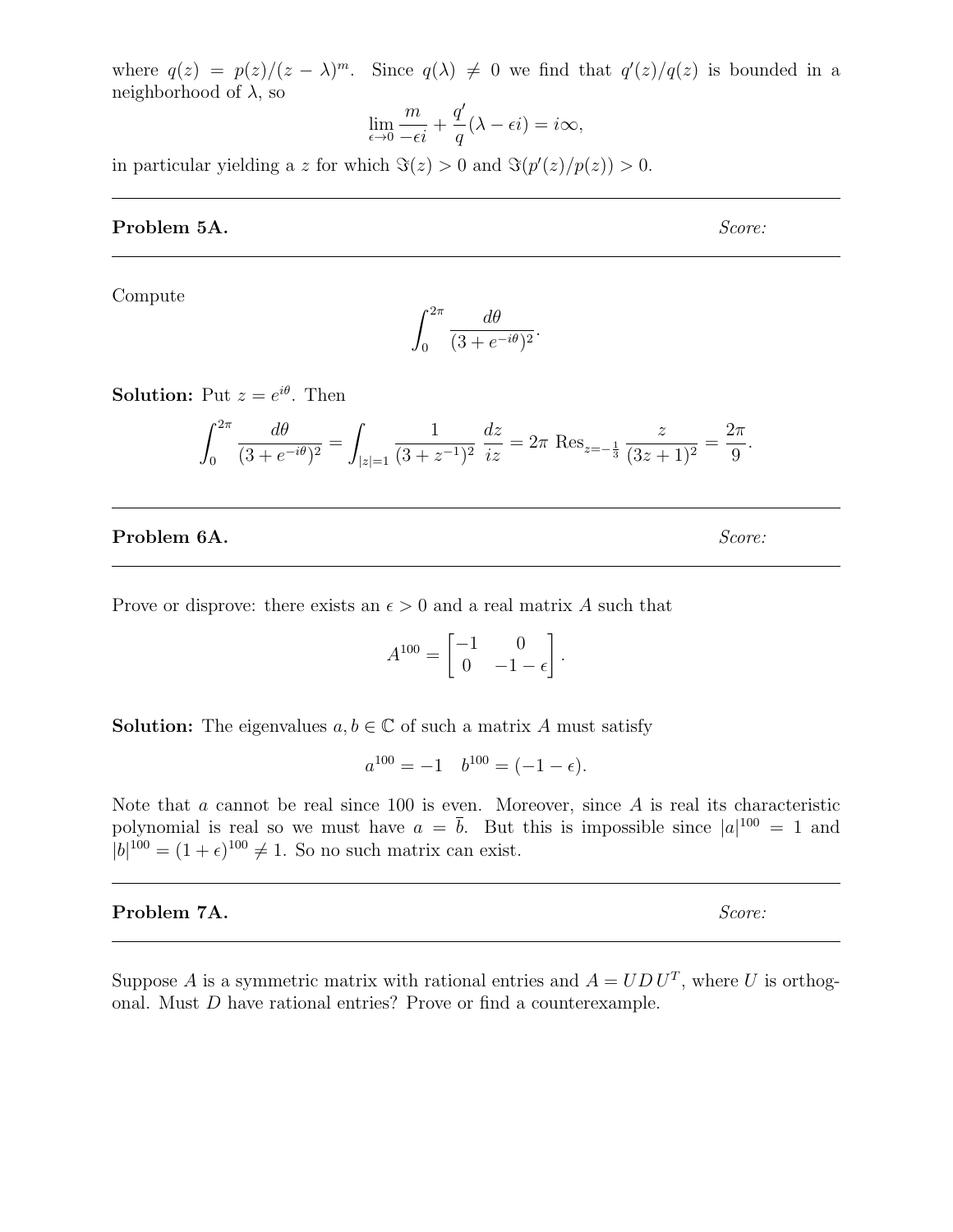**Solution:** Since U is orthogonal the factorization  $A = U D U^T$  diagonalizes A so the entries of  $D$  are the eigenvalues of  $A$ . These are the roots of its characteristic polynomial, which need not be rational. For instance, consider

$$
A = \begin{bmatrix} 1 & 1 \\ 1 & -1 \end{bmatrix}.
$$

The characteristic polynomial of this matrix is

$$
(x-1)(x+1) - 1 = x^2 - 2,
$$

which has roots  $\pm$ √ 2.

# Problem 8A. Score:

Find a product of cyclic groups of prime power order isomorphic to the group of units in the ring of integers modulo 2016.

**Solution:**  $2016 = 2^5 \times 3^2 \times 7$ , so the group of units is the product of the groups of units of the integers mod  $2^5$ ,  $3^2$ , 7, which are products of cyclic groups of orders 2, 8 and 2, 3 and 2, 3. So the solution is that the group is a product of cyclic groups of orders 2, 2, 2, 3, 3, 8.

## **Problem 9A.** Score:

Compute the Galois group of the normal closure of the field

$$
K = \mathbb{Q}(\sqrt{3} + \sqrt{5})
$$

over Q.

**Solution:** We first prove  $K = \mathbb{Q}(\sqrt{2})$ 3,  $\sqrt{5}$ ). For that, it suffices to prove  $\sqrt{3}$ , √  $5 \in K$ . In fact, by √

$$
(\sqrt{3} + \sqrt{5})^2 = 8 + 2\sqrt{15},
$$

we have  $\sqrt{15} \in K$ . Then

$$
(\sqrt{3} + \sqrt{5})\sqrt{15} = 5\sqrt{3} + 3\sqrt{5}
$$

is also in K. Its Q-linear combinations with  $\sqrt{3} + \sqrt{5}$  give  $\sqrt{3}$ , √  $5 \in K$ .

As a consequence, K is Galois over  $\mathbb{O}$ , since it is the composite of two Galois extensions over  $\mathbb Q$ . The normal closure of K over  $\mathbb Q$  is still K.

r  $\psi$ . The normal closure of A over  $\psi$  is still A.<br>We next prove  $\mathbb{Q}(\sqrt{3}) \cap \mathbb{Q}(\sqrt{5}) = \mathbb{Q}$ . Otherwise, we would have  $\mathbb{Q}(\sqrt{3}) = \mathbb{Q}(\sqrt{3})$  $\Theta$  =  $\mathbb{Q}(\sqrt{5})$  since we next prove  $\mathbb{Q}(\sqrt{3}) \cap \mathbb{Q}(\sqrt{3}) = \mathbb{Q}$ . Otherwise, we would have  $\mathbb{Q}(\sqrt{3}) = \mathbb{Q}(\sqrt{3})$  since<br>both of them have degree 2 over  $\mathbb{Q}$ . As a consequence, we have  $\sqrt{5} = a\sqrt{3} + b$  for some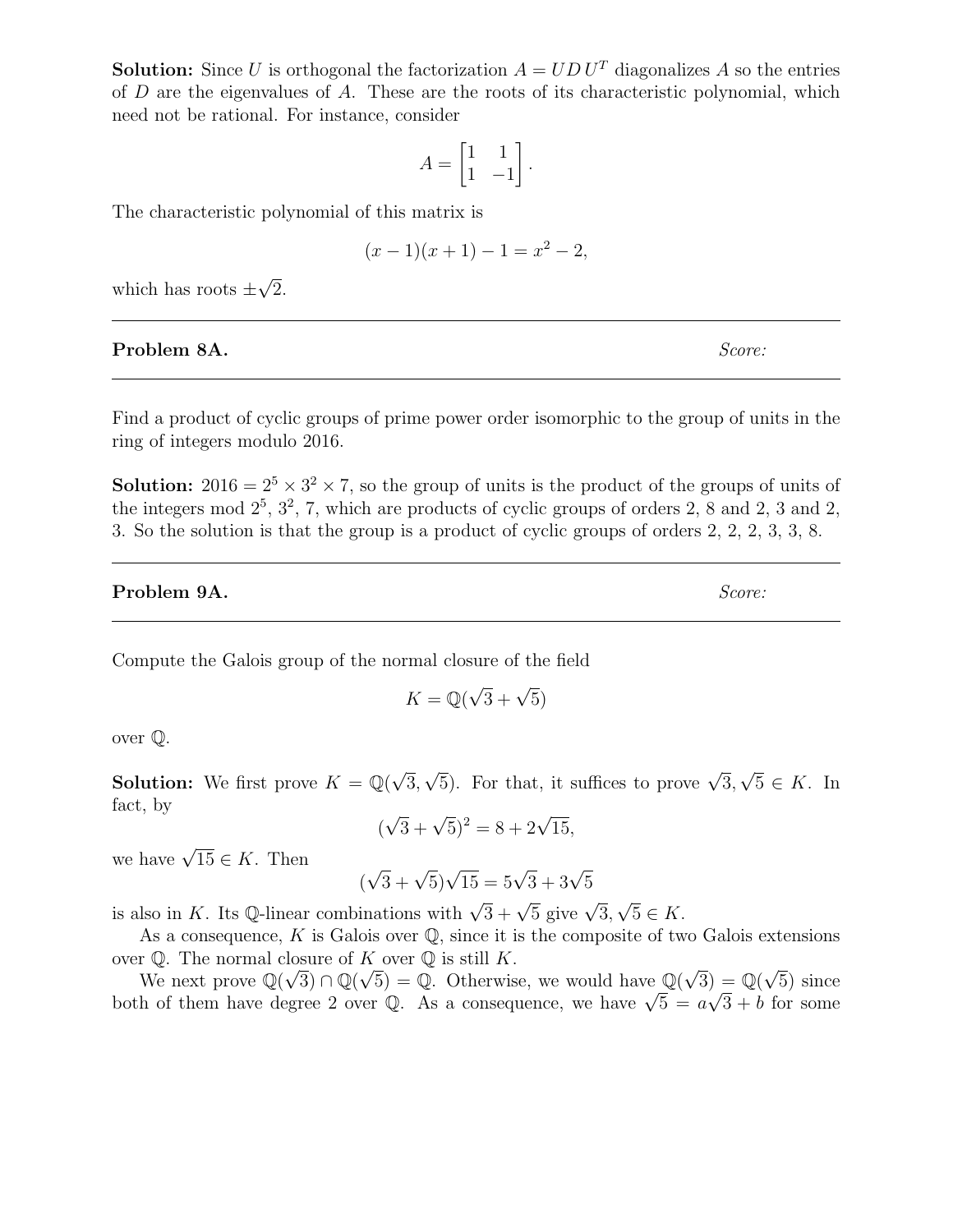$a, b \in \mathbb{Q}$ . Taking squares, we have  $5 = 3a^2 + b^2 + 2ab\sqrt{3}$ . We must have  $ab = 0$ , so  $a = 0$  $a, b \in \mathbb{Q}$ . Laking squares, we have  $b = 3a^2 + b^2 + 2ab\sqrt{3}$ . We must have  $ab = 0$ , so  $a = 0$ <br>or  $b = 0$ . If  $a = 0$ ,  $\sqrt{5} = b \in \mathbb{Q}$  is a contradiction. If  $b = 0$ ,  $\sqrt{5/3} = a \in \mathbb{Q}$  is still a contradiction.

Finally, the composite gives

$$
Gal(K/\mathbb{Q}) = Gal(\mathbb{Q}(\sqrt{3})/\mathbb{Q}) \times Gal(\mathbb{Q}(\sqrt{5})/\mathbb{Q}) \simeq (\mathbb{Z}/2\mathbb{Z})^2.
$$

An alternate approach is to start by by showing, as above, that  $\sqrt{5} \notin \mathbb{Q}(\sqrt{3})$ alternate approach is to start by by showing, as above, that  $\sqrt{5} \notin \mathbb{Q}(\sqrt{3})$ , and define  $L = \mathbb{Q}(\sqrt{3}, \sqrt{5})$ . Then L has degree 4 over  $\mathbb{Q}$  and  $\text{Aut}_{\mathbb{Q}}(L)$  contains a group G isomorphic  $L = \mathbb{Q}(\sqrt{3}, \sqrt{5})$ . Then L has degree 4 over  $\mathbb{Q}$  and  $\text{Aut}_{\mathbb{Q}}(L)$  contains a group G isomorphic to  $(\mathbb{Z}/2\mathbb{Z})^2$ , generated by  $\sigma: \sqrt{3} \leftrightarrow -\sqrt{3}$  and  $\tau: \sqrt{5} \leftrightarrow -\sqrt{5}$ . It follows that L is Galois over to  $(\mathbb{Z}/2\mathbb{Z})^2$ , generated by  $\sigma: \sqrt{s} \leftrightarrow -\sqrt{s}$  and  $\tau: \sqrt{s} \leftrightarrow -\sqrt{s}$ . It follows that L is  $\mathbb{Q}$  with Galois group G. Since the stabilizer of  $\sqrt{3} + \sqrt{5}$  in G is trivial,  $K = L$ .

# **Problem 1B.** Score:

Show that

$$
\int_0^\infty \frac{t e^{-t/2}}{1 - e^{-t}} dt = 4 \sum_{n=0}^\infty \frac{1}{(2n+1)^2}
$$

#### Solution:

Expand  $e^{-t/2}/(1-e^{-t})$  in a geometric series and integrate

$$
\int_0^\infty \sum_{n=0}^\infty t e^{-(n+1/2)t} dt.
$$

term by term, using the formula

$$
\int_0^\infty e^{-\alpha t} \, t \, dt = \frac{1}{\alpha^2},
$$

valid for any  $\alpha > 0$ . This formula can be obtained using integration by parts.

(It is also possible, but more difficult, to evaluate both sides of the required identity explicitly, obtaining the value  $\pi^2/2$ .)

Since this is meant to be a calculus problem rather than a real analysis problem, graders should not demand justification for the interchange of summation and integration.

#### **Problem 2B.** Score:

Let  $(f_i)_{i=1}^{\infty}$  and g be twice-differentiable real-valued functions on  $\mathbb{R}$ , with  $f_i'' \geq 0$ . Suppose that

$$
\lim_{i \to \infty} f_i(x) = g(x)
$$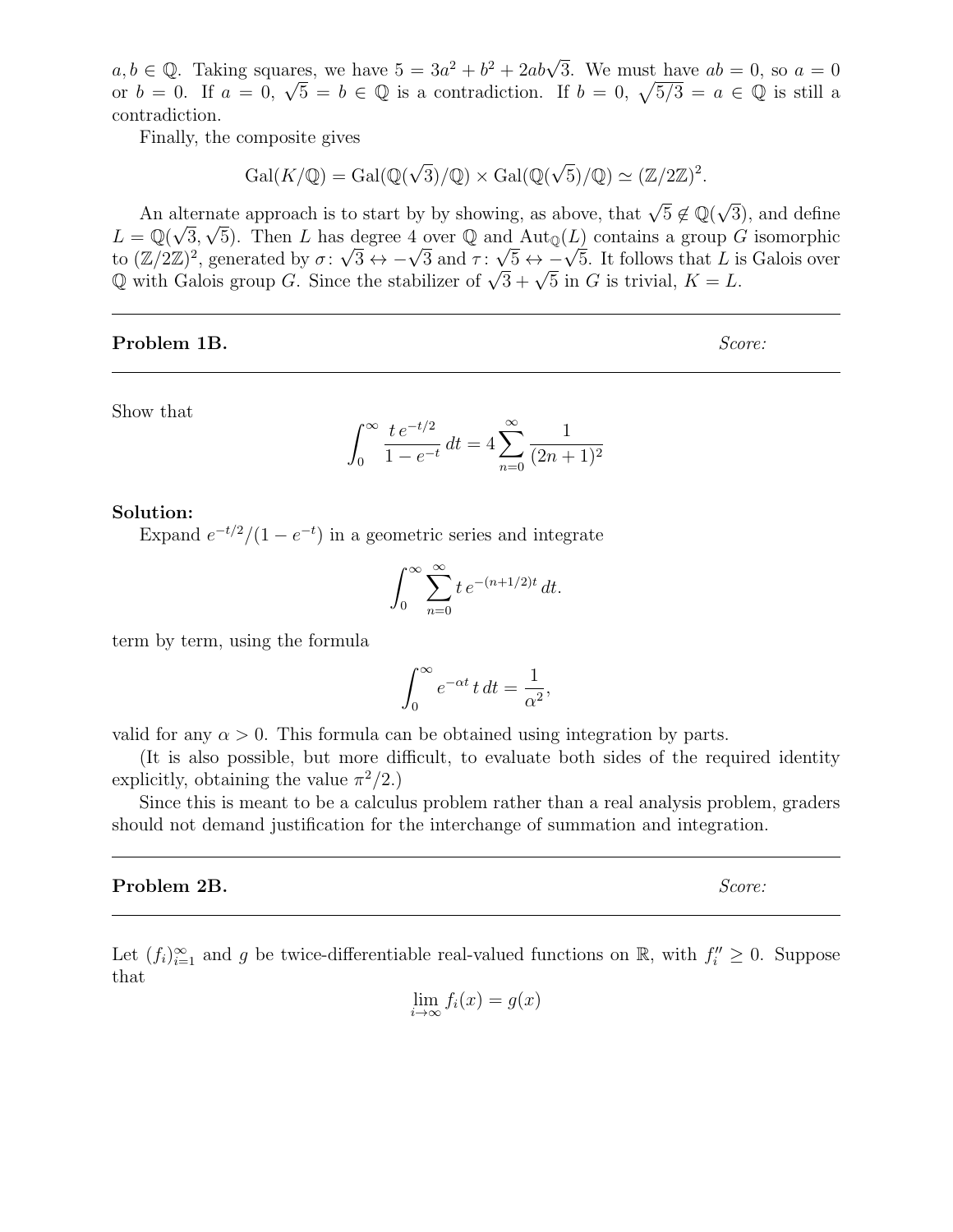for all  $x \in \mathbb{R}$ . Show that  $g'' \geq 0$ .

**Solution:** Since each  $f_i$  is concave upward, we have

$$
f_i(z) \le \frac{f_i(z+h) + f_i(z-h)}{2}
$$

for all  $z, h \in \mathbb{R}$ . It follows that q satisfies the same inequality. Then

$$
g''(z) = \lim_{h \to 0} \frac{g(z+h) + g(z-h) - 2g(z)}{h^2} \ge 0
$$

for all  $z \in \mathbb{R}$ .

# **Problem 3B.** Score:

Show that the series

$$
\sum_{k=1}^{\infty} \frac{(-1)^k}{k+|x|}
$$

converges pointwise to a Lipschitz function  $f(x)$ . Is the convergence uniform on  $\mathbb{R}$ ?

**Solution:** Since the series is alternating for every  $x$ , it converges pointwise to some limiting function  $f(x)$ . For the Lipschitz condition, we can assume without loss of generality that  $x \geq 0$  and compute

$$
\sum_{k=1}^{\infty} \frac{(-1)^k}{k+x} - \sum_{k=1}^{\infty} \frac{(-1)^k}{k+x+\epsilon} = \sum_{k=1}^{\infty} \frac{(-1)^k \epsilon}{(k+x)(k+x+\epsilon)}.
$$

The last sum is again an alternating series, bounded in absolute value by its first term  $\epsilon/((1+x)(1+x+\epsilon)) \leq \epsilon$ . Hence  $f(x)$  is Lipschitz with constant 1.

Using again the fact the series is alternating, its  $N<sup>th</sup>$  tail has

$$
\left| f(x) - \sum_{k=1}^{N-1} \frac{(-1)^k}{k+|x|} \right| = \left| \sum_{k=N}^{\infty} \frac{(-1)^k}{k+|x|} \right| \le \frac{1}{N+|x|} \le \frac{1}{N},
$$

so it converges uniformly.

## **Problem 4B.** Score:

Compute

$$
\int_C \frac{6z^5 + 1}{z^6 + z + 1} \, dz,
$$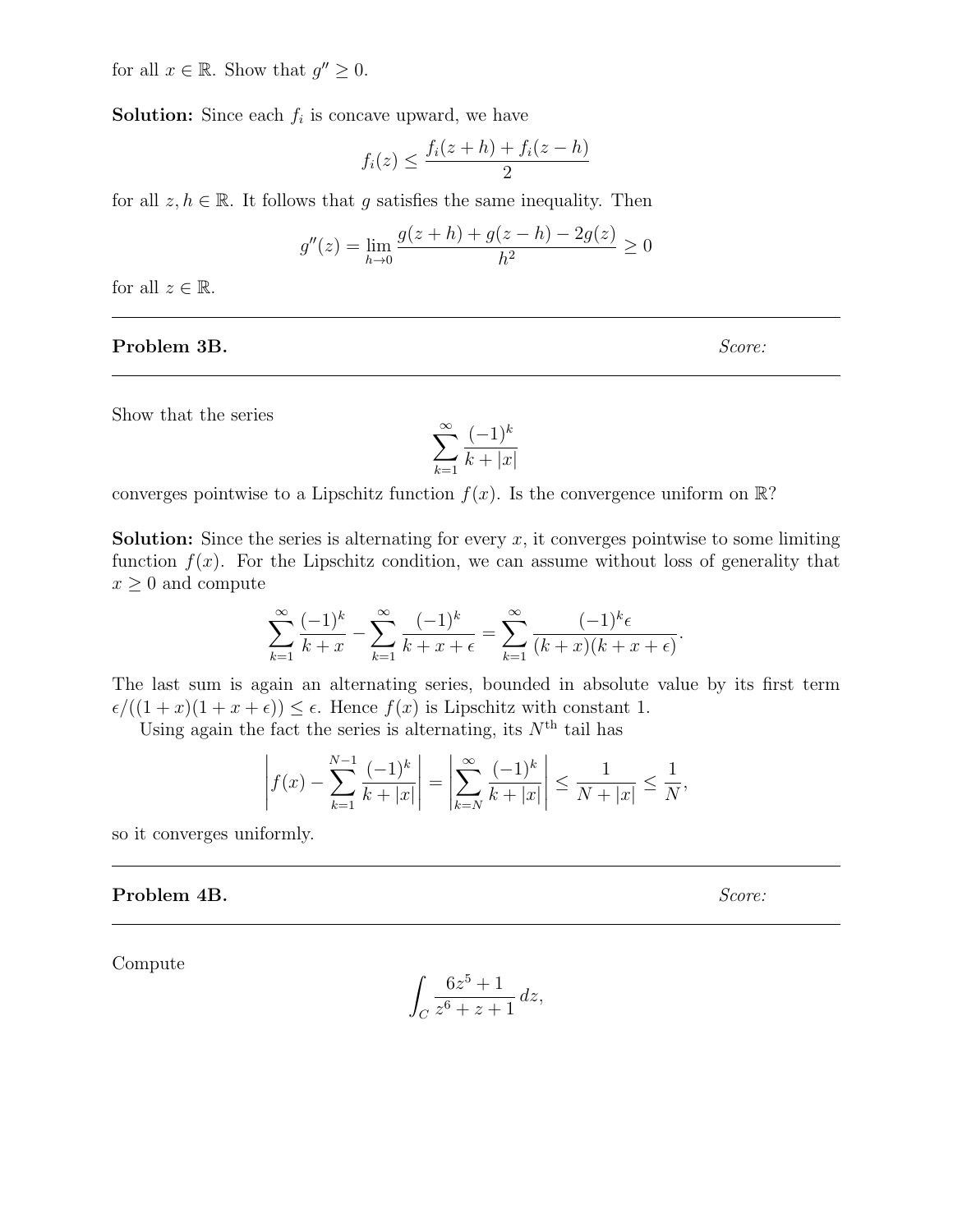where  $C$  is the circle centered at the origin with radius 2, oriented counterclockwise.

**Solution:** If  $|z| > 3/2$  then  $|z + 1| \leq |z| + 1 < |z|^6 = |z^6|$ , so  $\frac{6z^5+1}{z^6+z+1}$  $\frac{6z^3+1}{z^6+z+1}$  is analytic on  ${z: |z| > 3/2}.$  Then

$$
\int_C \frac{6z^5 + 1}{z^6 + z + 1} dz = -2\pi i \operatorname{Res}_{z=\infty} \frac{6z^5 + 1}{z^6 + z + 1} = 12\pi i.
$$

Alternate solution: the integrand is the derivative of  $log(z^6 + z + 1)$ . Hence the integral is i times the change in  $\arg(z^6 + z + 1)$  along C, or  $2\pi i$  times the number of zeroes of  $z^6 + z + 1$ inside C. The same argument as above shows that all six zeroes are inside C.

### **Problem 5B.** Score:

Let  $f(z) = \sum f_n z^n$  and  $g(z) = \sum g_n z^n$  define holomorphic functions on a neighborhood of the closed unit disk  $D = \{z : |z| \leq 1\}$ . Prove that  $h(z) = \sum f_n g_n z^n$  also defines a holomorphic function on a neighborhood of D.

**Solution:** The series for  $f(z)$  and  $g(z)$  must have radius of convergence greater than 1. Hence there is a  $\rho > 1$  such that  $f_n/\rho^n \to 0$  and  $g_n/\rho^n \to 0$  as  $n \to \infty$ . Then  $f_n g_n/\rho^{2n} \to 0$ implies that the series for  $h(z)$  has radius of convergence at least  $\rho^2$ , which is again greater than 1.

### **Problem 6B.** Score:

Let A be an  $m \times n$  real matrix and  $y \in \mathbb{R}^m$ . Let  $x \in \mathbb{R}^n$  be a vector with nonnegative entries that minimizes the Euclidean distance  $||y - Ax||$  (among all nonnegative vectors x). Show that the vector  $v = A^T(y - Ax)$  has nonnegative entries.

**Solution:** Suppose  $v_j = a_j^T(Ax - y) < 0$ , where  $a_j = Ae_j$  is the j-th column of A. Then for sufficiently small  $\epsilon > 0$ ,

$$
||y - A(x + \epsilon e_j)||^2 = ||y - Ax - \epsilon a_j||^2 = ||y - Ax||^2 + 2\epsilon a_j^T (Ax - y) + \epsilon^2 ||a_j||^2 < ||y - Ax||^2,
$$

contrary to the hypothesis on  $x$ .

**Problem 7B.** Score: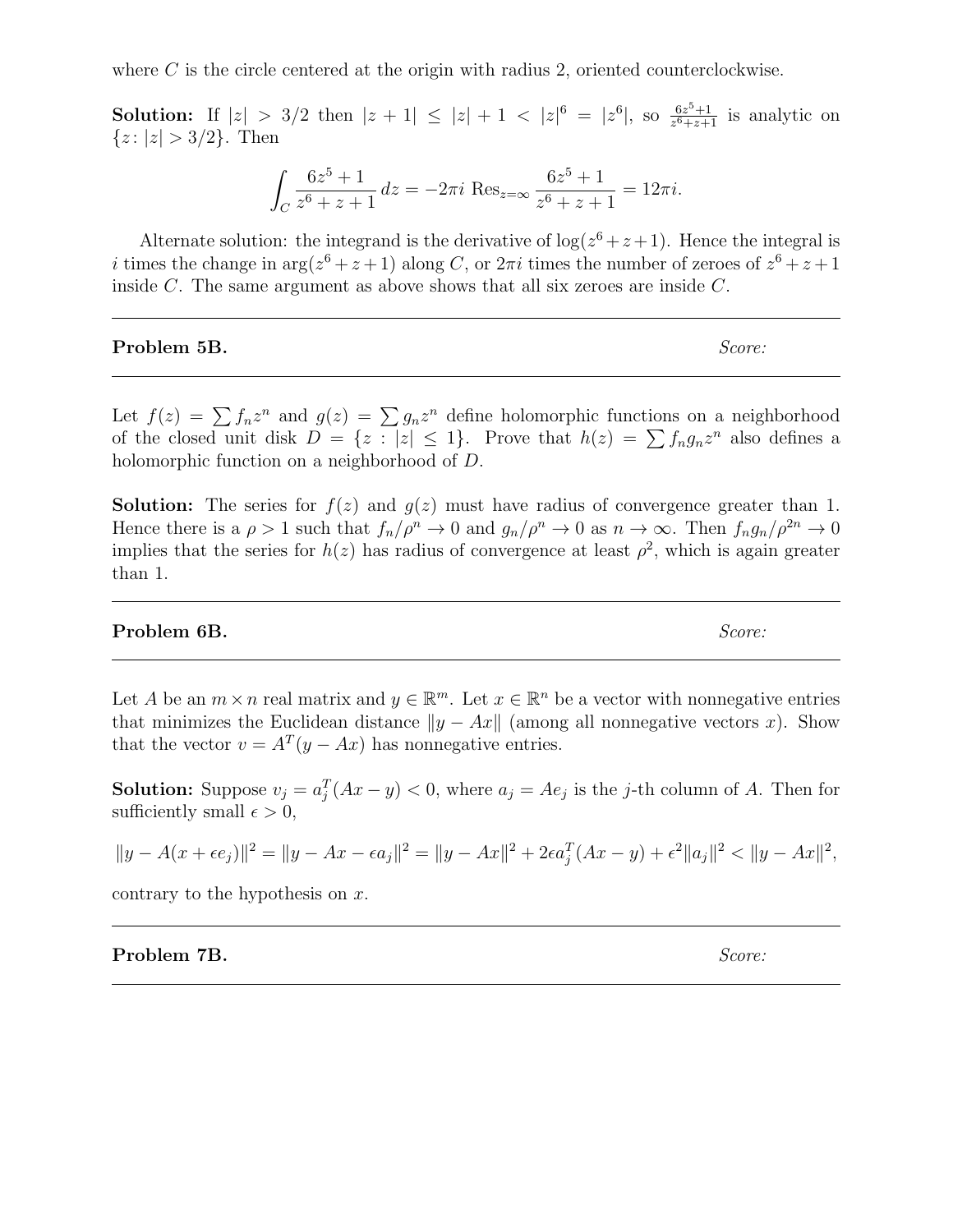Let A be a real square matrix and let  $\rho$  be the maximum of the absolute values of its eigenvalues (*i.e.*, its spectral radius). (1) Show that if A is symmetric then  $||Ax|| \le \rho ||x||$  for all  $x \in \mathbb{R}^n$ , where  $\|\cdot\|$  denotes the Euclidean norm. (2) Is this true when A is not symmetric? Prove or give a counterexample.

**Solution:** (1) Assume A is  $n \times n$ . Since A is symmetric it has real eigenvalues  $\lambda_1 \ldots \lambda_n$  and orthogonal eigenvectors  $u_1, \ldots, u_n$ . Thus, by the spectral theorem:

$$
A^2 = \sum_{i=1}^n \lambda_i^2 u_i u_i^T.
$$

This implies that for any x:

$$
||Ax||^{2} = x^{T} A^{2} x = \sum_{i=1}^{n} \lambda_{i}^{2} \langle x, u_{i} \rangle^{2} \leq \left( \max_{i} \lambda_{i}^{2} \right) ||x||^{2},
$$

since  $\sum_{i=1}^{n} \langle x, u_i \rangle^2 = ||x||^2$ . Taking square roots proves the claim.

(2) This is not true. Consider the matrix

$$
A = \begin{bmatrix} 0 & 1 \\ 0 & 0 \end{bmatrix}
$$

which has both eigenvalues equal to zero, but

$$
Ae_2 = e_1,
$$

for elementary basis vectors  $e_1, e_2$ .

## Problem 8B. Score:

Factor the polynomial

$$
f(x) = 6x^5 + 3x^4 - 9x^3 + 15x^2 - 13x - 2
$$

into a product of irreducible polynomials in the ring  $\mathbb{Q}[x]$ .

**Solution:** Since  $f(1) = 0$ , the polynomial has a factor  $x - 1$ . Then we obtain

$$
f(x) = (x - 1)(6x4 + 9x3 + 15x + 2).
$$

We claim that this is a final form of the factorization, for which we need to prove that

$$
g(x) = 6x^4 + 9x^3 + 15x + 2
$$